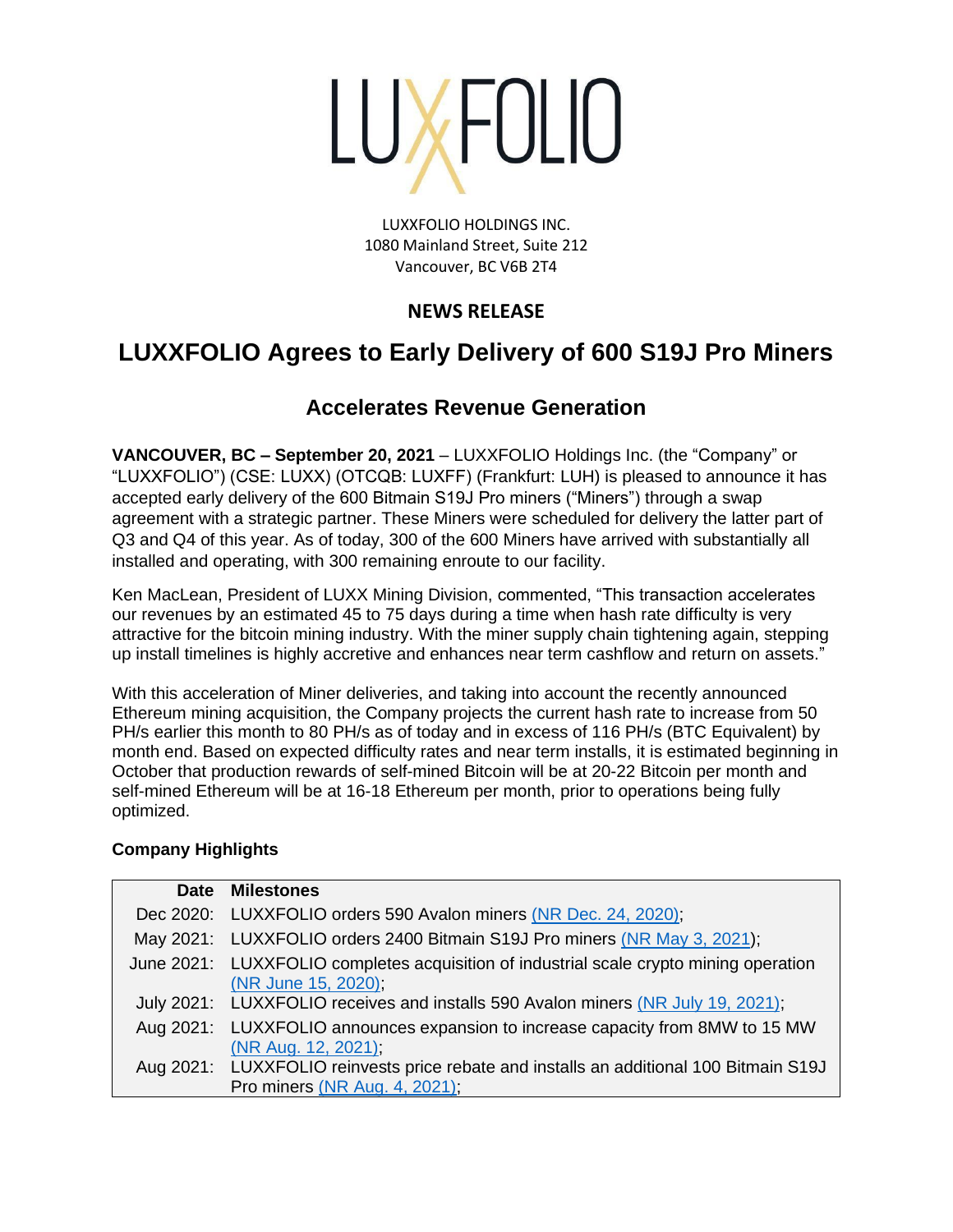Sept 2021: LUXXFOLIO enters into agreement to acquire Ethereum mining operation (NR [Sept. 7, 2021\);](https://www.luxxfolio.com/luxxfolio-diversifies-into-ethereum-with-acquisition-of-ethereum-miner-including-crypto-assets/) Sept 2021: LUXXFOLIO enters into swap agreement on 600 miners and receives early delivery on 300.

#### **Estimated Calendar Miner Delivery Dates**

- Q3 2021: 300 Miners
- Q4 2021: 300 Miners
- Q1 2022: 600 Miners
- Q2 2022: 600 Miners
- Q3 2022: 300 Miners

## **About LUXXFOLIO**

LUXXFOLIO Holdings Inc. is a publicly-traded vertically-integrated digital asset company based in Canada. We operate an industrial scale cryptocurrency mining facility in the United States powered primarily by renewable energy with a focus on Bitcoin mining and generating digital assets on the blockchain ecosystem. LUXXFOLIO provides investors with a liquid alternative for exposure to digital assets like Bitcoin via the traditional capital markets.

## **Follow us on:**

- Twitter at [LuxxfolioH](https://twitter.com/LuxxfolioH)
- The Company diligently posts updates through videos from the official company YouTube channel at: [YouTube Channel](https://www.youtube.com/channel/UCJjUv7CGqRyrRBP0l3IrS4A)
- Please join the conversation on our LUXXFOLIO Holdings supporter's Telegram group at:<https://t.me/Luxxfolio>



# **Contact Information**:

For more information, please contact: Dean Linden, Chief Executive Officer Tel: (604) 398-3837 Email: [dlinden@luxxfolio.com](mailto:dlinden@luxxfolio.com) [www.luxxfolio.com](https://www.luxxfolio.com/luxxfolio-lists-on-the-otcqb-market-in-the-united-states/)

The CSE has not reviewed and does not accept responsibility for the adequacy or accuracy of this release.

Certain information contained herein may constitute "forward-looking information" under Canadian securities legislation. Generally, forward-looking information can be identified by the